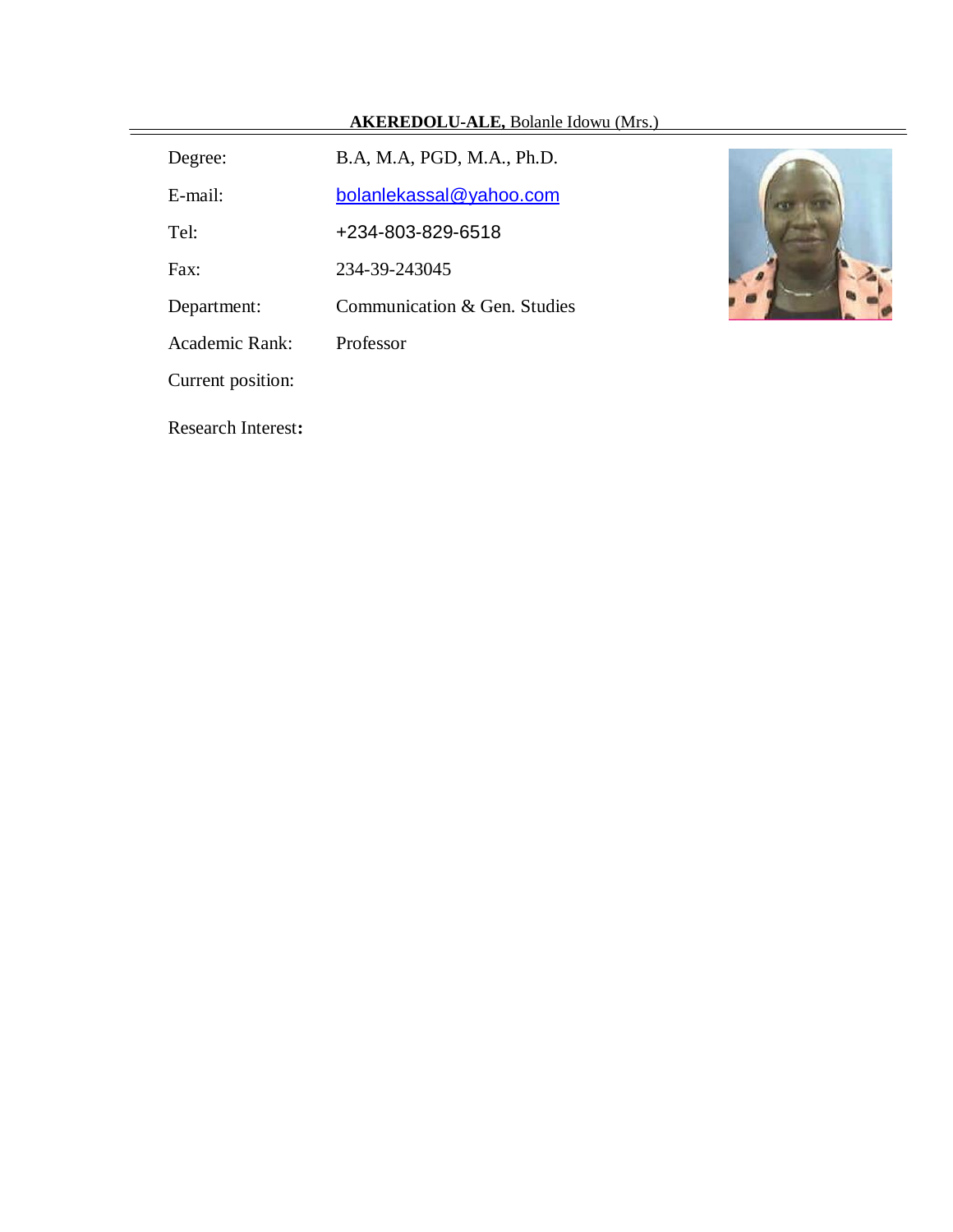#### **ACADEMIC DEGREES WITH DATE**

- Ph.D., 2000
- M.A., 1993
- PGD, 1989
- M.A., 1987
- B.A, 1984

# **INSTITUTIONS ATTENDED WITH DATE**

- University of Ibadan, Ibadan, Nigeria. 2000
- University of Birmingham, England. 1993 M.A. (TEFL/TESL)
- Nigerian Institute of Journalism, Lagos 1989 PGD in Journalism
- University of Ibadan, Ibadan, Nigeria. 1987
- University of Ibadan, Ibadan, Nigeria. 1984

# **MEMBERSHIP OF PROFESSIONAL BODIES**

- Founding Member, COMSKIPTECH Project Network.
- Nigerian Association of Teachers and Researchers of English as a Second Language (NATRESL) \*Member of its National Executive Committee (2006 till date).
- Ogun State [Nigeria] Association of Teachers of English.

# **PRIZES, HONOURS, NATIONAL AND INTERNATIONAL RECOGNITION**

- Overseas Development Administration (ODA) Training Awards to attend the various COMSKIPTECH training workshops organized by the National Universities Commission (NUC) and the British Council in 1989, 1991, twice in 1992, and 1993.
- Overseas Development Administration (ODA) Fellowship Award administered through the British Council in Nigeria to attend a Masters Programme at the University of Birmingham in 1992/93.

# **COURSES TAUGHT**

- Use-of-English
- Literature-in-English
- 
- 
-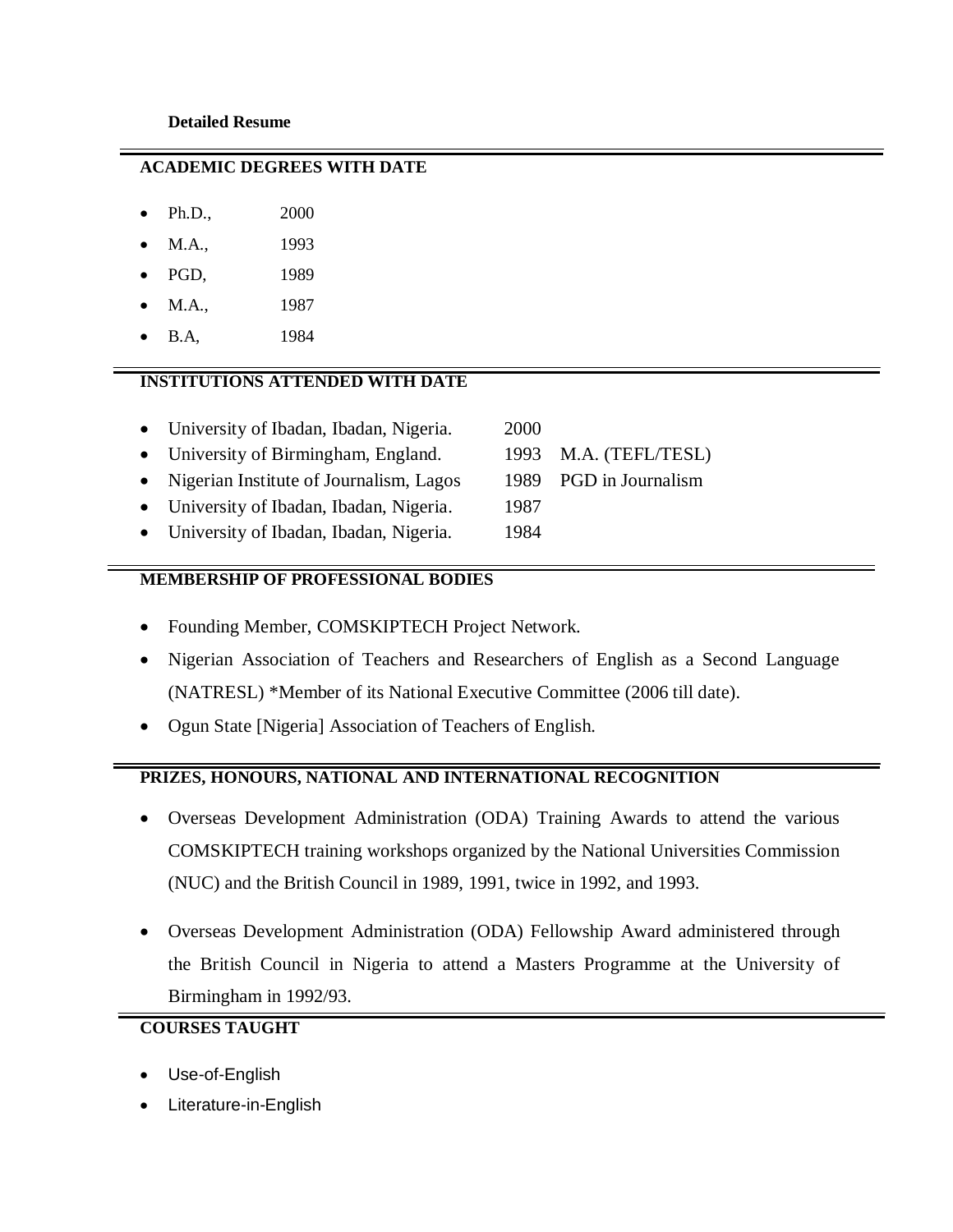- Language and Communication
- English Phonetics & Phonology
- Applied Linguistics
- Discourse Analysis
- Language and Society

# **RESEARCH CONDUCTED**

# **PUBLICATIONS**

#### **Thesis and Dissertation**

- **i.** B.A. Project Entitled "Phonological Interference of Hausa with English"
- ii. M.A Dissertation –entitled "Phonological Interference of Igbo and Yoruba".
- ii. M.A. Dissertation Entitled "Investigation into the Discourse Organisation of Selected Projects of Undergraduate Students of the Department of Plant Biology".
- iii. PhD Dissertation Entitled "An Application of the Bernstein Hypothesis to the Study of Yoruba-English Bilingual Acquisition and learning in Selected Secondary Schools in Ogun State.

#### **Journals Articles**

- 1. ALIMI, M.M., AZEEZ, T.A. AND **KASSAL, B.I.:** "Team Teaching and Teacher Development". ELTT Vo. 1 No. 1, 1997
- 2. OLUGBENGA JELIL LADEBO, **BOLANLE IDOWU KASSAL** AND O. COLLINS BANJOKO: "Effect to Radio Farm Broadcast on Farmers knowledge of Improved farm Practices". Pp. 122-127
- 3. M.M. ALIMI AND **B.I. KASSAL:** "The Discourse Structure of the Cartoon Text, Vol. VIII: February, 1999
- 4. **BOLANLE AKEREDOLU-ALE,** PATIENCE ONEKUTU AND OSITA OGIDI: "Helping Students of Universities of Agriculture and technology (UNAT) in Nigeria to Communicate: The Journal so far, Bauchi Liberal Studies Series, Vol. 2, 1999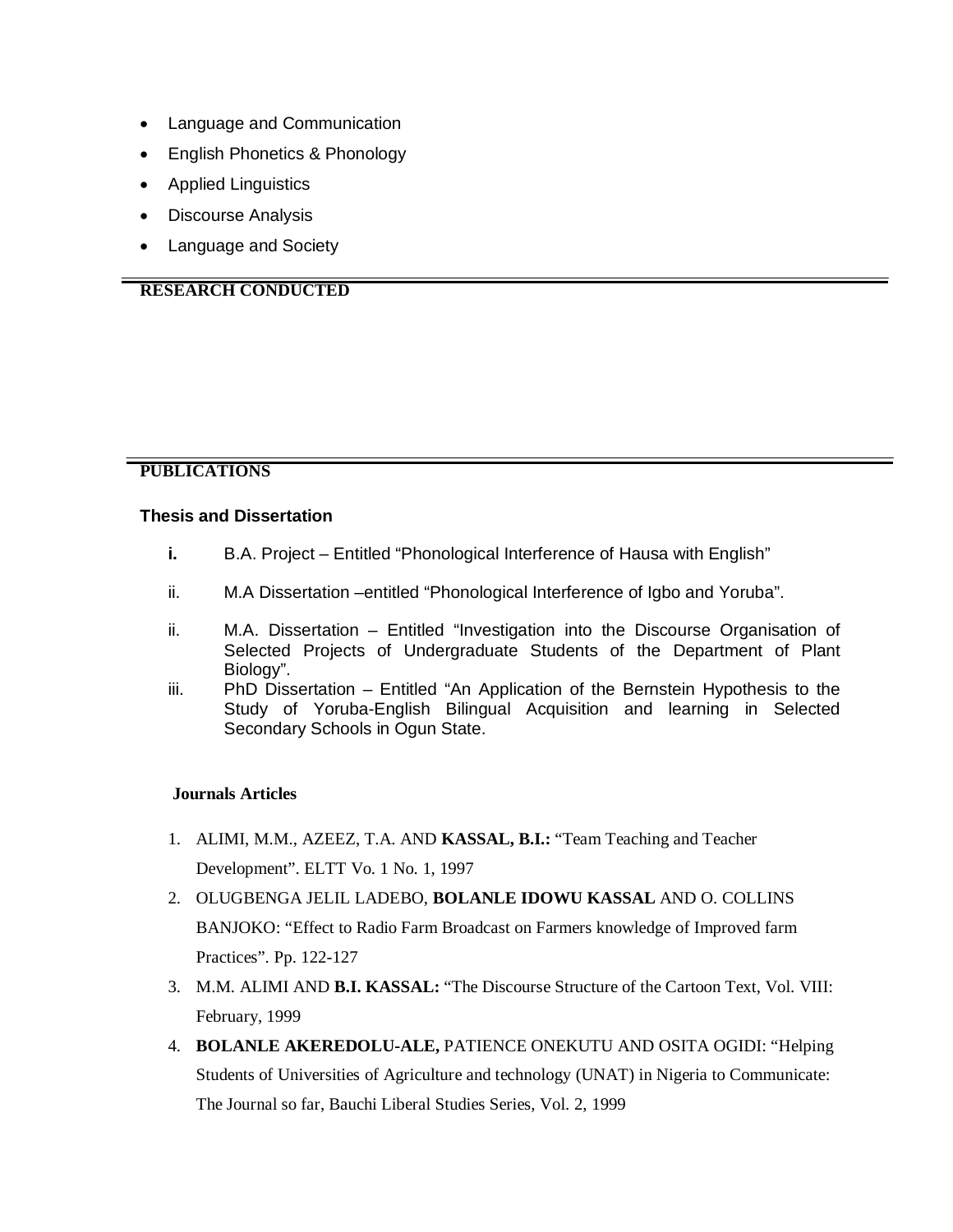- 5. **KASSAL, B.I.** AND ALIMI, M.M. : "A Genre Analysis of the Inaugural Lecture, Paper in English Linguistics, Vol. 4, 1999
- 6. **B.I. AKEREDOLU-ALE:** "Second Language and Academic Performance: A Class Sensitive Case Study. Pp. 50-62
- 7. **B.I. AKEREDOLU-ALE** AND M.M. ALIMI: "Linguistic Dilemma of Second Language Learners: Implications for English Language Teaching. *RALL (2001-2002).* Vol. 6 Pp.67-80
- 8. M.M. ALIMI AND **B.I. AKEREDOLU-ALE:** "Learner Factors and Performance: the Case of Students in a Science based University, *Indian Journal of Applied Linguistics*, Vol. 29 No. 2 July- Dec. 2003, Pp. 114-124
- 9. **BOLANLE AKEREDOLU-ALE**: "A Text-Linguistics Approach to the teaching of Poetry to Students in a Science-Based University: A Teacher's Experience, *Gege: Ogun Studies in English*. Pp. 141-149
- 10. **BOLANLE AKEREDOLU**-**ALE**: "An Analysis of Discourse organization in Science undergraduate Projects". ELLT Vol. 3 No. 2 Dec., 2004, Pp. 16-25
- 11. **BOLANLE AKEREDOLU-ALE**: 'Collocation in Vocabulary Teaching and Learning, ELLT Vol. 3 No. 2 Dec., 2004. Pp. 45-49
- 12. **BOLANLE AKEREDOLU-ALE**: "Language Teaching Methodology: An Overview of Three Languages Processing and Producing Approaching". *Gege: Ogun Studies in English,* 5.1 (2005): 154-165
- 13. **BOLANLE AKEREDOLU-ALE**; "remedying Some Basic Pronunciation Errors through Perception and production Drills: A Teacher's Report., ELTT Vol. 4 No.1 Pp. 51-59
- 14. **B.I AKEREDOLU-ALE:** "English Language Imperialism and Superimposition Over Nigerian Indigenous Languages". *Asset Series* C (2006) 1(1): 39-46
- 15. B**.I. AKEREDOLU-ALE**: "The Linguistic Trap: The Issue of Standard English or Nuclear English". Asset Series C (2006) 1(1): 153-159
- 16. **B.I. AKEREDOLU-ALE**: 'Social Stratification and the Challenges of Second Language Acquisition: A case study of selected Yoruba-English Bilinguals in Ogun State, Nigeria". Indian Journal of Applied Linguistics. Vol. 32, No.1 & 2, Jen.,-Dec., 2006
- 17. **B.I. AKEREDOLU-ALE**: "Challenges of Using Concordance in Second Language Vocabulary and Grammar Teaching". Language Forum Vol. 32 No. 1-2, Jan-Dec. 2006
- 18. **BOLANLE AKEREDOLU-ALE:** "Rethinking the Pedagogies of the general Studies English Sub-Programme: Lessons from UNAAB. ELTT Vol. 5 June 2006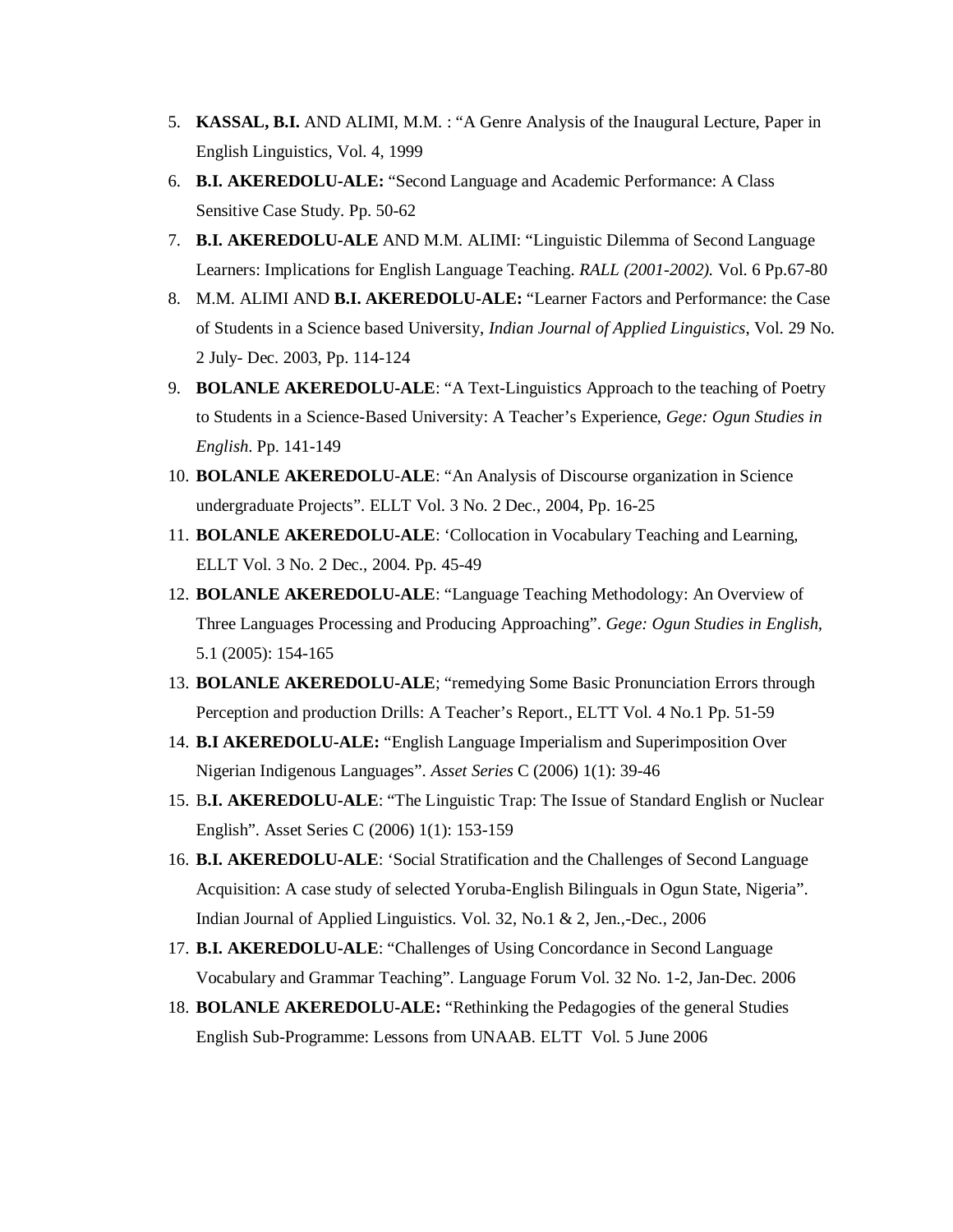- 19. **BOLANLE AKEREDOLU-**ALE: "Enhancing the Communication Skills Programme in Nigerian Tertiary Institutions: A case study of the University of Agriculture, Abeokuta, Nigeria.
- 20. **BOLANLE-**ALE: "Good English for What?: Learners' motivation as a factor in Declining Learners' Performance in English Language Acquisition and Use in Nigerian Schools'. Vol. 14, No.2 August 2007. Pp. 231-245
- 21. **B.I. KASSAL:** "Farm Information Management and Poultry Development in Nigeria: A case Study of Poultry farmers in (Four Local Government Areas) Ogun State. March 21-26, 1998, Nigeria. Pp. 266
- 22. O.J. LADEBO AND **B.I. KASSAL**: "Information Needs and Sources of Information for Aquaculture Farmers in Nigeria". Nigerian Association for Aquatic Sciences. Pp.47-59
- 23. **BOLANLE AKEREDOLU-ALE:** 'Overcoming The English Problem: the Learner-Friendly Way ELLT Papers Vol. 1 Dec., 2002
- 24. **BOLANLE AKEREDOLU-ALE**: " Communication in English"
- 25. ALIMI, M.M. AND **KASSAL, B.I.** "ESP Methodology"
- 26. ALIMI, M.M. AND **B.I. KASSAL:** "Cultural limitations in English Language Teaching"
- 27. **BOLANLE AKEREDOLU**-**ALE**: "Applications of Second Language Acquisition Research to Second Language pedagogy"
- 28. **BOLANLE AKEREDOLU ALE:** " Acquiring Good English for What?: Opportunity Structures and Learners' motivation as factors in the Learners' performance in English language Acquisition in Nigeria"
- 29. PAT ADE AYEBOLA AND **B.I. AKEREDOLU-ALE:** "Strategies for Effective poetry Communication".

#### **CONFERENCES AND WORKSHOPS ATTENDED AND PAPERS PRESENTED**

- 30. Alimi, M. M. & **B. I. Kassal** (1990) 'ESP Methodology'. A paper presented at the **First International Training Workshop on Communication Skills Project (COMSKIPTECH) for Federal Universities of Technology and Agriculture,**  organized by the National Universities Commission (NUC) of Nigeria and the British Council in Nigeria held at the Federal University of Technology, Owerri, Nigeria.
- 31. **Kassal, B.**, P. Ede & O. Ogidi (1993) 'Helping Students of Universities of Agriculture and Technology (UNAT) in Nigeria to Communicate: The Journey so far'. A paper session presented **at the 11th BALEAP Conference on Course Design and Evaluation in EAP,** held at the University of Birmingham, U.K.
- 32. **Kassal, B**., P. Ede & O. Ogidi (1993) 'Helping Students of Universities of Agriculture and Technology (UNAT) in Nigeria to Communicate: The Journey so far'.